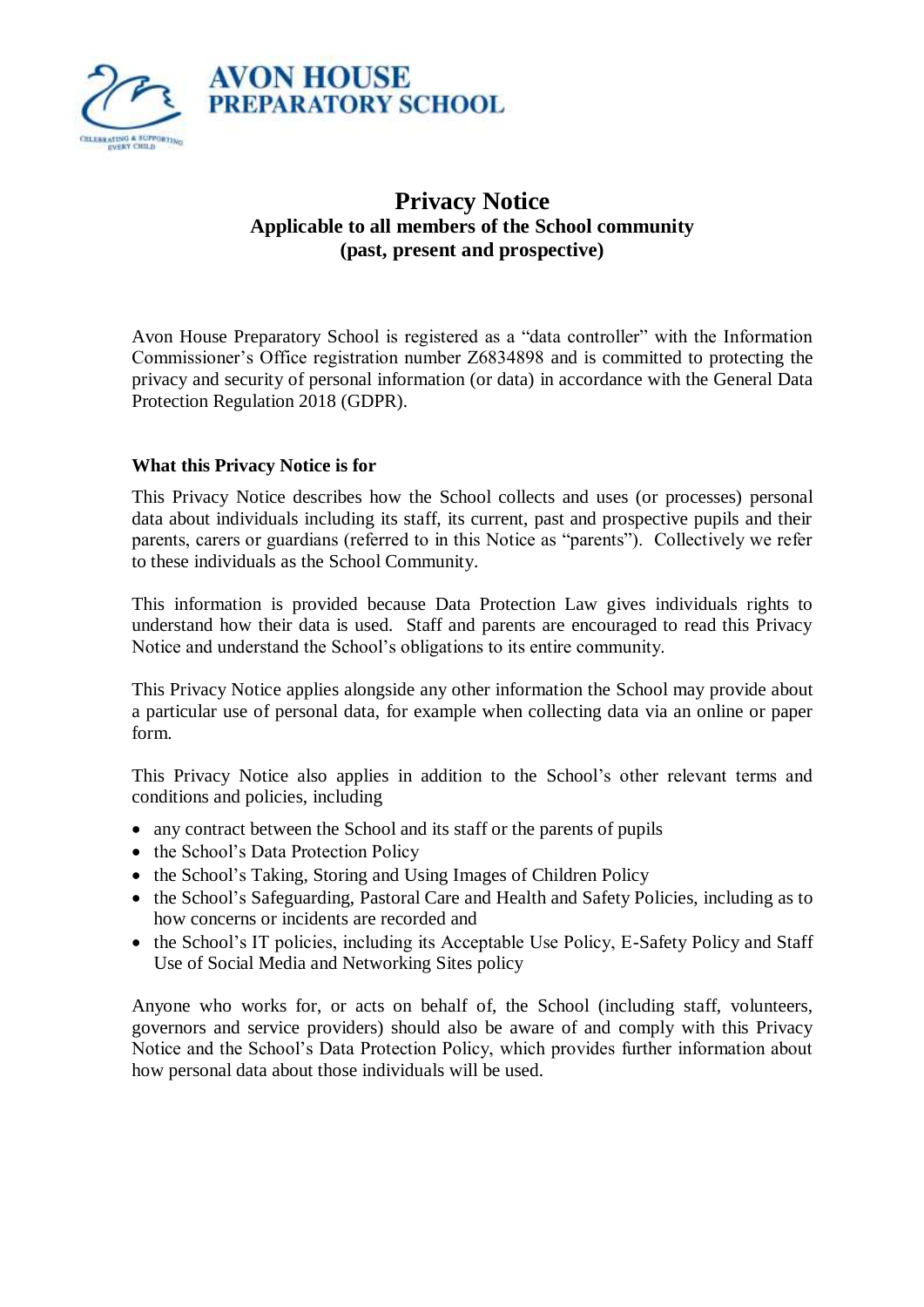

## **Responsibility for data protection**

The School has appointed the School bursar, as the Data Protection Officer. He will deal with all requests and enquiries concerning the School's use of personal data (see the section on Your Rights below) and endeavour to ensure that all personal data is processed in compliance with this Privacy Notice and Data Protection Law.

Contact details: Mr N Best bursar@ahsprep.co.uk 020 8504 1749 option 4

## **Why the School needs to process personal data**

In order to carry out its ordinary duties to staff, pupils and parents, the School needs to process a wide range of personal data about individuals (including current, past and prospective staff, pupils, parents and contractors) as part of its daily operation.

Some of this activity the School will need to carry out in order to fulfil its legal rights, duties and obligations – including those under a contract with its staff, or parents of its pupils.

Other uses of personal data will be made in accordance with the School's legitimate interests, or the legitimate interests of another, provided that these are not outweighed by the impact on individuals, and provided it does not involve special or sensitive types of data.

The School expects that the following uses may fall within that category of its community's "legitimate interests":

- For the purposes of pupil selection (and to confirm the identity of prospective pupils and their parents)
- To provide education services, including musical education, physical training and extracurricular activities to pupils, and monitoring pupils' progress and educational needs
- Maintaining relationships with alumnae and the School community, including direct marketing or fundraising activity
- To enable relevant authorities to monitor the School's performance and to intervene or assist with incidents as appropriate
- To safeguard pupils' welfare and provide appropriate pastoral care
- To monitor (as appropriate) use of the School's IT and communications systems in accordance with the School's IT Acceptable Use Policy
- To make use of photographic images of pupils in School publications, on the School website and (where appropriate) on the School's social media channels in accordance with the School's Taking, Storing and Using Images of Children Policy
- For security purposes, including CCTV, in accordance with the relevant School policies
- Where otherwise reasonably necessary for the School's purposes, including to obtain appropriate professional advice and insurance for the School.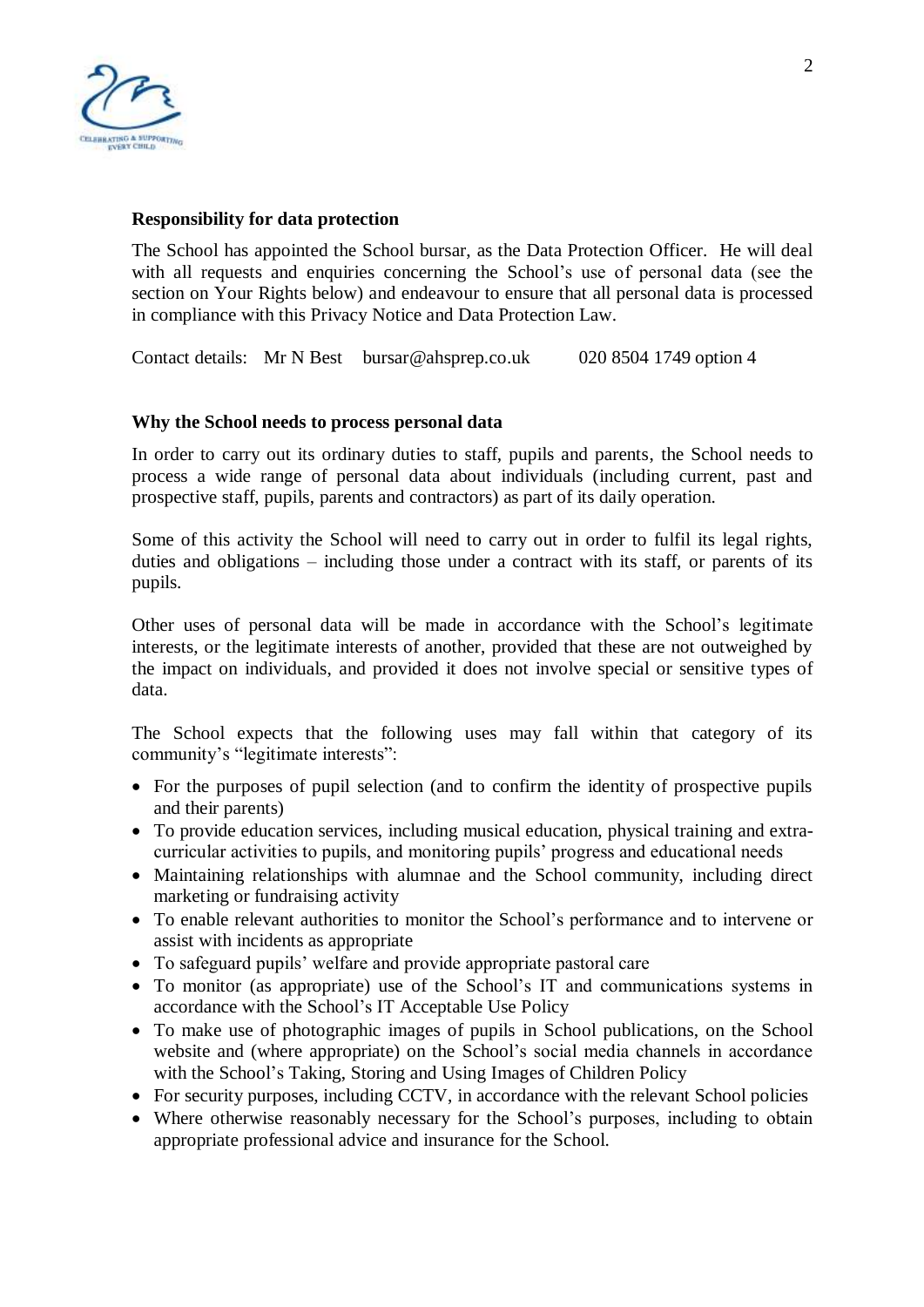

In addition, the School may need to process special category personal data (concerning health, ethnicity, religion, biometrics or sexual life) or criminal records information (such as when carrying out DBS checks) in accordance with rights or duties imposed on it by law, including as regards safeguarding and employment, or from time to time by explicit consent where required.

These reasons may include:

- To safeguard pupils' welfare and provide appropriate pastoral and, where necessary, medical care and to take appropriate action in the event of an emergency, incident or accident, including by disclosing details of an individual's medical condition, dietary needs or other relevant information where it is in the individual's interests to do so, for example for medical advice, safeguarding, cooperation with social services or police, for insurance purposes or to caterers or organisers of School trips
- To provide educational services in the context of any special educational needs of a pupil
- In connection with employment of its staff, for example DBS checks, welfare or pension plans
- As part of any School or external complaints, disciplinary or investigation process that involves such data, for example if there are special educational needs, health or safeguarding elements, or
- For legal and regulatory purposes (for example child protection, diversity monitoring and health and safety) and to comply with its legal obligations and duties of care

## **Types of personal data processed by the School**

This will include by way of example:

- names, addresses, telephone numbers, email addresses and other contact details
- characteristics (such as ethnicity, language, nationality)
- car details (about those who access the School site and use our car parking facilities)
- bank details and other financial information eg about parents who pay fees to the School
- past, present and prospective pupils' academic, disciplinary, admissions and attendance records (including information about any special needs) and examination scripts and marks
- personnel files, including in connection with academics, employment or safeguarding
- where appropriate, information about individuals' health and welfare, and contact details for their next of kin
- references given or received by the School about pupils, and relevant information provided by previous educational establishments and/or other professionals or organisations working with pupils
- correspondence with and concerning staff, pupils and parents past and present, and
- images of pupils (and occasionally other individuals) engaging in School activities, and images captured by the School's CCTV system (in accordance with the School's Taking, Storing and Using Images of Children Policy)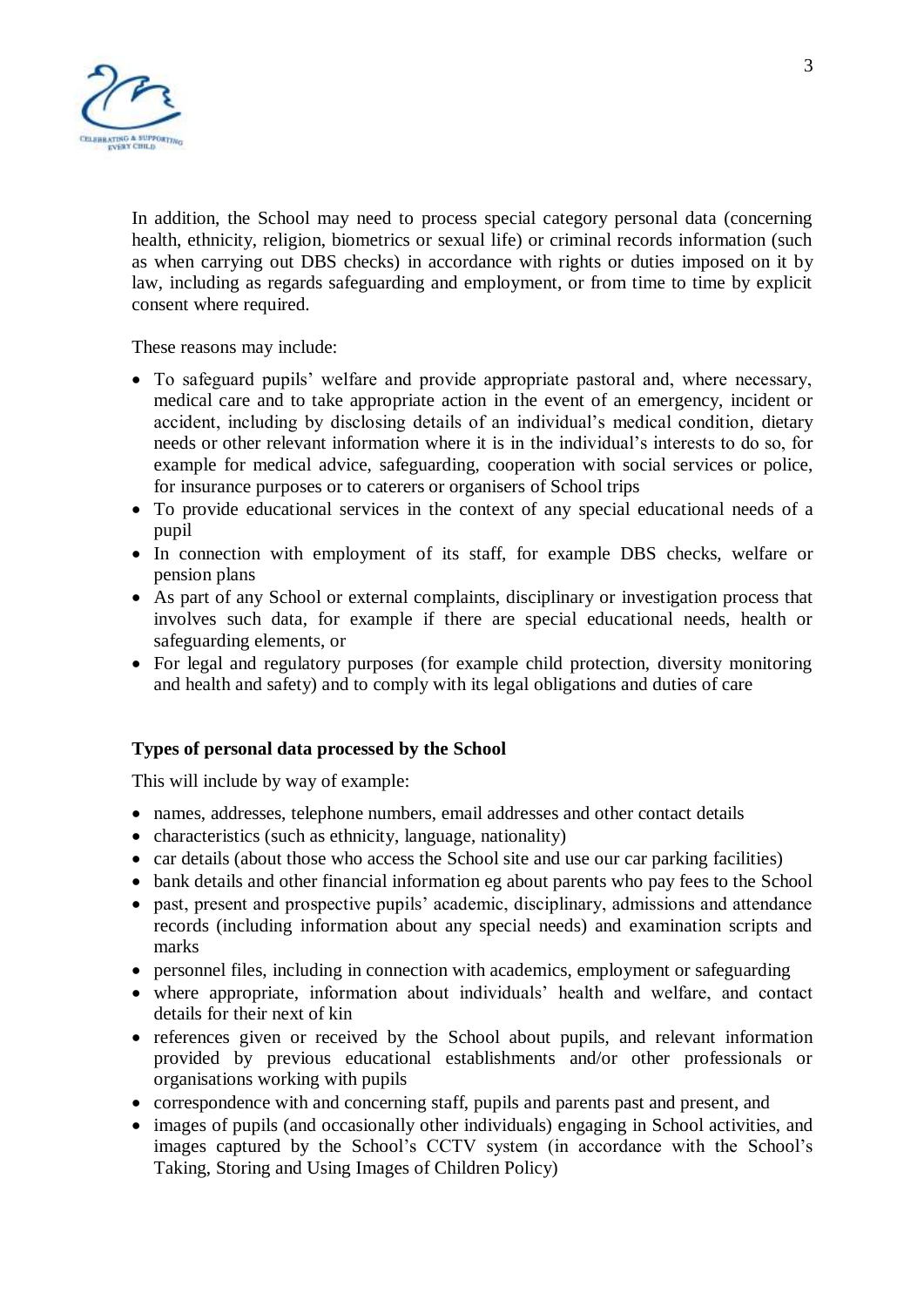

## **How the School collects data**

Generally the School receives personal data from the individual directly (including, in the case of pupils, from their parents). This may be via a form, or simply in the ordinary course of interaction or communication (such as email or written assessments).

However, in some cases personal data will be supplied by third parties (for example another School, or other professionals or authorities working with that individual), or collected from publicly available resources.

## **The lawful basis on which we use this information**

We will only use your information when the law allows us to. Most commonly, we will use your information in the following circumstances:

- legitimate interest as set out above
- consent: the individual has given clear consent to process their personal data for a specific purpose
- contract: the processing is necessary for a contract with the individual
- legal obligation: the processing is necessary to comply with the law (not including contractual obligations)
- vital interests: the processing is necessary to protect someone's life
- public task: the processing is necessary to perform a task in the public interest or for official functions, and the task or function has a clear basis in law, and
- The Education Act 1996: for annual Departmental Censuses and annual censuses for the Independent Schools Council.

We need all the categories of information in the list above primarily to allow us to comply with legal obligations. Please note that we may process information without knowledge or consent, where this is required or permitted by law.

#### **Who has access to personal data and who the School shares it with**

We may need to share personal information relating to the School Community with third parties. There are strict controls on who can see your information. We will not share your data if you have advised us that you do not want it shared unless it's the only way we can ensure the health and safety of the School Community, or where we are legally required to do so. We may share pupil data with:

- professional advisers (eg lawyers, insurers, PR advisers and accountants)
- government authorities (eg HMRC, DfE, the police or the local authority)
- appropriate regulatory bodies (eg the Independent Schools Inspectorate)
- school caterers (eg in case of allergies)
- IT contractors
- Schools that pupils attend after leaving us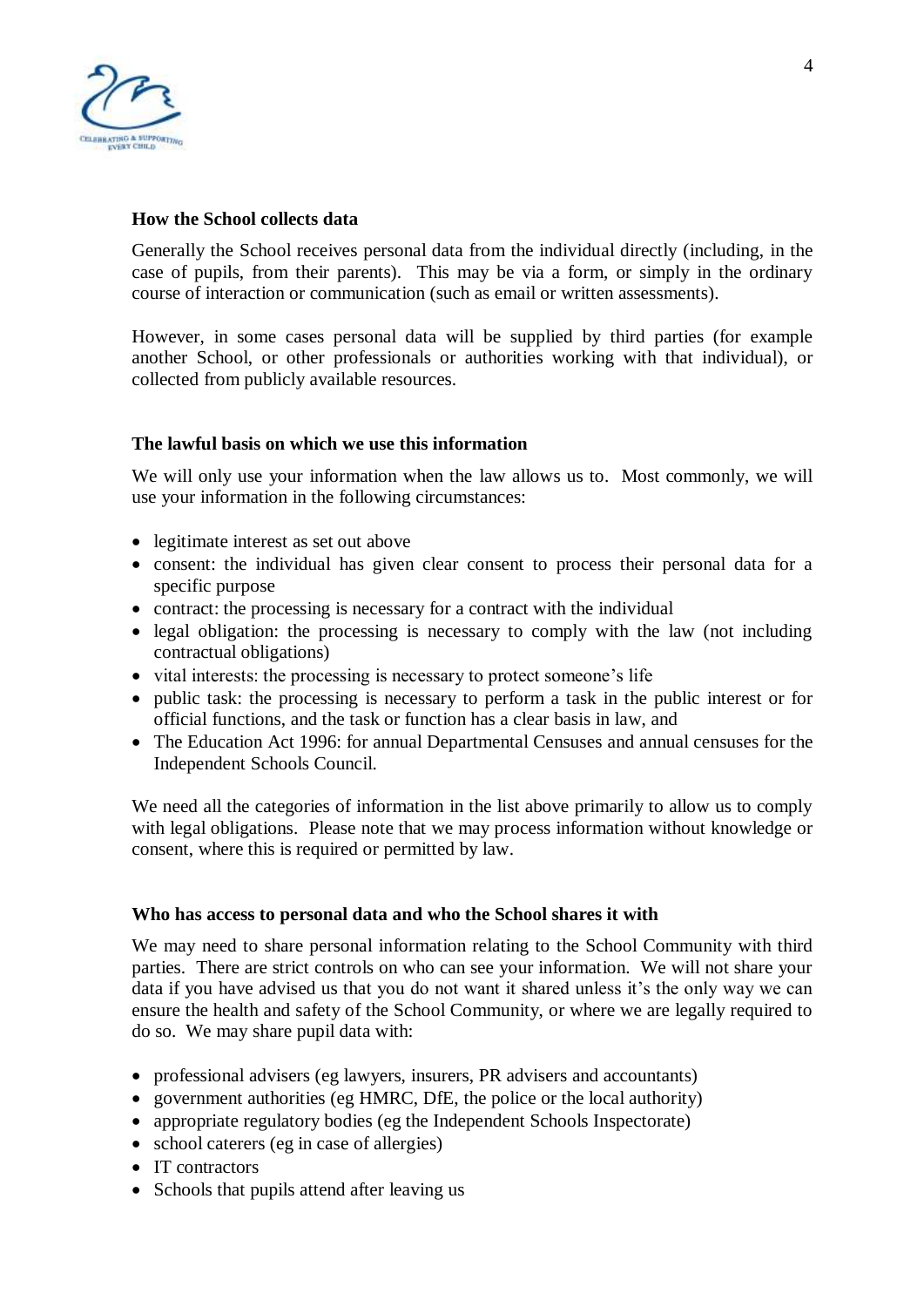

The recipient of the information will be bound by confidentiality obligations and will have their own systems and policies for dealing with data.

For the most part, personal data collected by the School will remain within the School and will be processed by appropriate individuals only in accordance with access protocols (ie on a 'need to know' basis).

Staff and parents are reminded that the School is under duties imposed by law and statutory guidance (including Keeping Children Safe in Education) to record or report incidents and concerns that arise or are reported to it, in some cases regardless of whether they are proven, if they meet a certain threshold of seriousness in their nature or regularity. This may include file notes on personnel or safeguarding files and in some cases referrals to relevant authorities such as the Local Authority Designated Officer (LADO) or police. For further information about this please see the School's Safeguarding Policy.

Finally, in accordance with Data Protection Law, some of the School's processing activity is carried out on its behalf by third parties, such as IT systems, web developers or cloud storage providers. This is always subject to contractual assurances that personal data will be kept securely and only in accordance with the School's specific directions.

## **How long we keep personal data**

The School will retain personal data securely and only in line with how long it is necessary to keep for a legitimate and lawful reason. Typically, the legal recommendation for how long to keep staff and pupil personnel files is up to 7 years following departure from the School. However, incident reports and safeguarding files will need to be kept much longer, in accordance with specific legal requirements.

If you have any specific queries about how this policy is applied, or wish to request that personal data that you no longer believe to be relevant is considered for erasure, please contact the Bursar. However, please bear in mind that the School may have lawful and necessary reasons to hold on to some personal data even following such a request.

A limited and reasonable amount of information will be kept for archiving purposes, for example and even where you have requested we no longer keep in touch with you, we will need to keep a record of the fact in order to fulfil your wishes (called a 'suppression record').

## **Keeping in touch and supporting the School**

The School will use the contact details of parents, alumnae and other members of the School Community to keep them updated about the activities of the School, or alumnae and parent events of interest, including by sending updates and newsletters, by email and by post.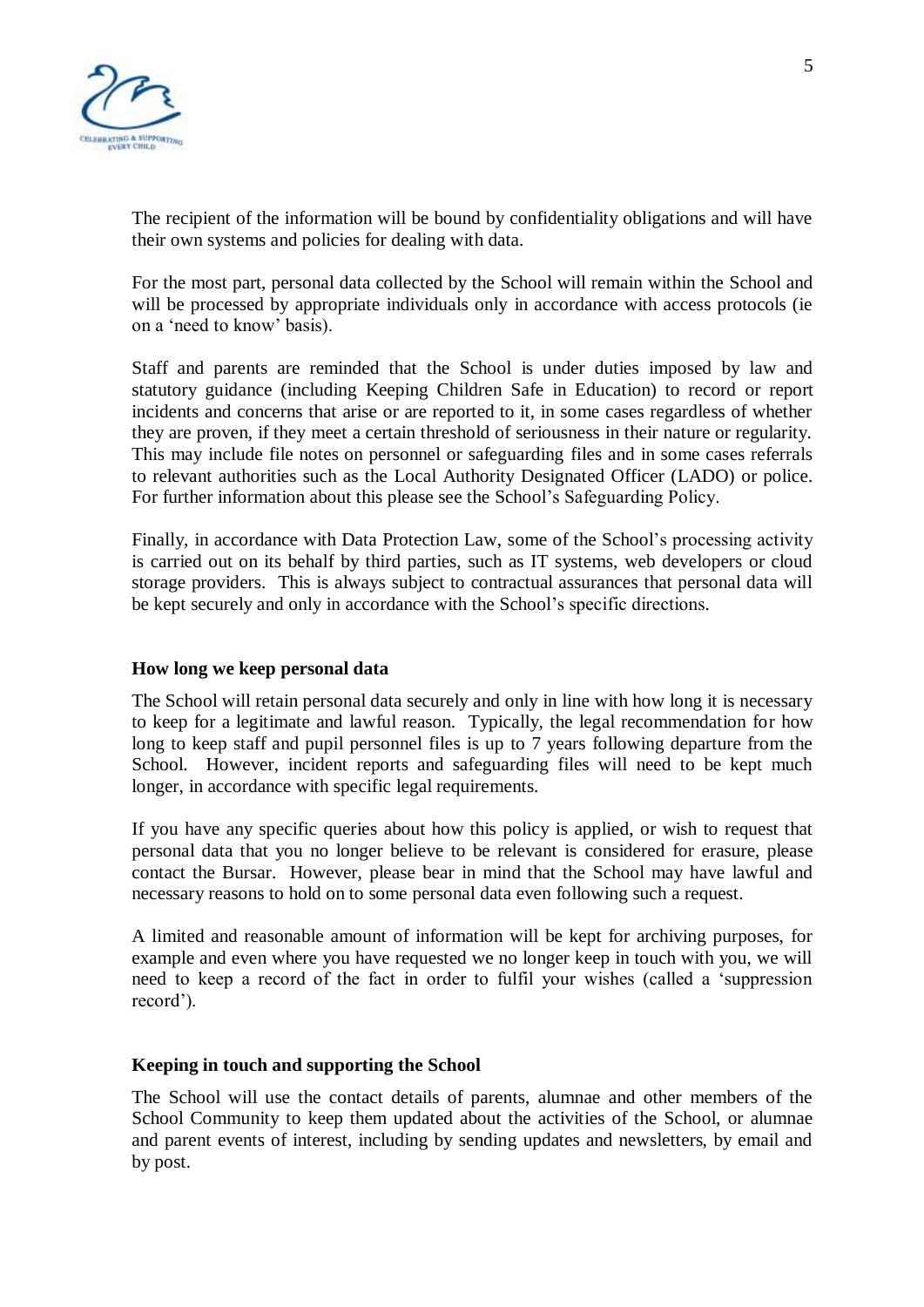

Unless the relevant individual objects, the School may also contact parents and/or alumnae by post and email in order to promote and raise funds for the school and, where appropriate, charities and worthy causes.

Should you wish to limit or object to any such use, or would like further information about them, please contact the Bursar in writing. You always have the right to withdraw consent, where given, or otherwise object to direct marketing or fundraising. However, the School is nonetheless likely to retain some of your details (not least to ensure that no more communications are sent to that particular address, email or telephone number).

#### **Your rights**

#### **Rights of access etc**

Individuals have various rights under Data Protection Law to access and understand personal data about them held by the School, and in some cases ask for it to be erased or amended or have it transferred to others, or for the School to stop processing it, but subject to certain exemptions and limitations.

Any individual wishing to access or amend their personal data, or wishing it to be transferred to another person or organization, or who has some other objection to how their personal data is used, should put their request in writing to the Bursar.

The School will endeavor to respond to any such written requests as soon as is reasonably practicable and in any event within statutory time-limits, which is one month in the case of requests for access to information. The School will be better able to respond quickly to smaller, targeted requests for information. If the request is manifestly excessive or similar to previous requests, the School may ask you to reconsider or charge a proportionate fee, but only where Data Protection Law allows it.

#### **Requests that cannot be fulfilled**

You should be aware that the right of access is limited to your own personal data, and certain data is exempt from the right of access. This will include information which identifies other individuals, or information which is subject to legal professional privilege (for example legal advice given to or sought by the School, or documents prepared in connection with a legal action). The School is also not required to disclose any pupil examination scripts nor share any confidential reference given by the School for the purposes of the education, training or employment of any individual.

#### **Pupil requests**

Pupils can make subject access requests for their own personal data, provided that, in the reasonable opinion of the School, they have sufficient maturity to understand the request they are making. However, this is unlikely to be the case for children under the age of 13, therefore someone with parental responsibility for them would need to make a subject access request on their behalf.